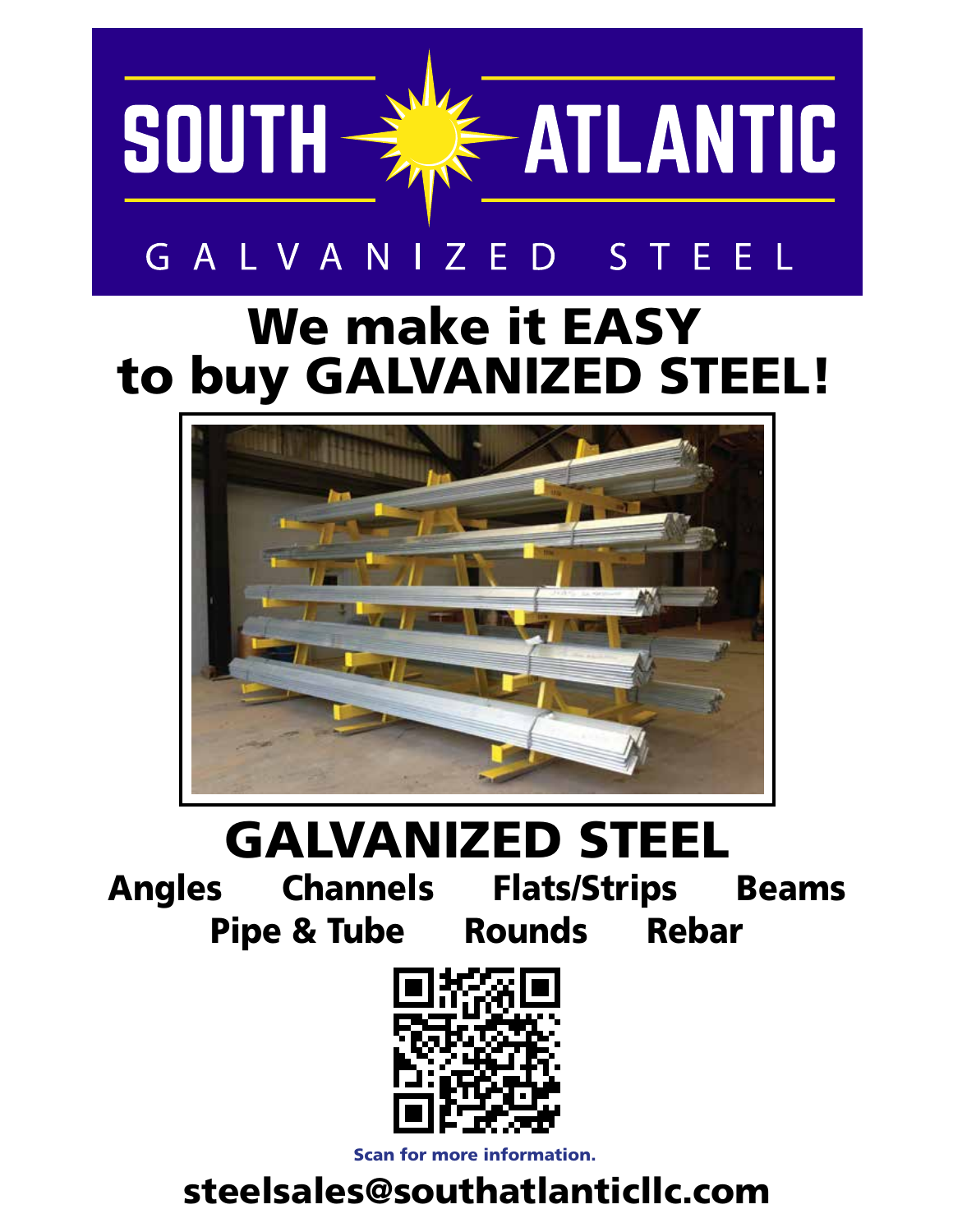|                                        | 20'             |              | 40'            |         | 20'                     |                 |                                          |         |         |
|----------------------------------------|-----------------|--------------|----------------|---------|-------------------------|-----------------|------------------------------------------|---------|---------|
| Angle                                  | Pcs/Bdl         | Lb/Bdl       | Pcs/Bdl        | Lb/Bdl  | Channel                 | Pcs/Bdl         | Lb/Bdl                                   | 40'     |         |
| L1x1x1/8                               | 298             | 5006         |                |         | C3x4.1                  | 61              | 5252                                     | Inquire |         |
| L 1-1/4 x 1-1/4 x 1/8                  | 236             | 5006         |                |         | C4x5.4                  | 47              | 5330                                     | Inquire |         |
| L 1-1/2 x 1-1/2 x 1/8                  | 194             | 5011         |                |         | C5x6.7                  | 36              | 5065                                     | Inquire |         |
| L 1-1/2 x 1-1/2 x 3/16                 | 132             | 4990         |                |         | C6x8.2                  | 31              | 5338                                     | Inquire |         |
| $L$ 1-1/2 x 1-1/2 x 1/4                | 102             | 5012         |                |         | C8 x 11.5               | 20              | 4830                                     | Inquire |         |
| L2x2x1/8                               | 145             | 5024         |                |         | $C10 \times 15.3$       | 16              | 5145                                     | Inquire |         |
| L2x2x3/16                              | 98              | 5022         |                |         | $C12 \times 20.7$       | 10              | 4347                                     | Inquire |         |
| $L$ 2 x 2 x 1/4                        | 75              | 5025         |                |         | <b>Beams</b>            | Pcs/Bdl         | Lb/Bdl                                   |         |         |
| L2x2x3/8                               | 54              | 5330         |                |         | S3 x 5.7                | 25              | 2993                                     |         | Inquire |
| L 2-1/2 x 2-1/2 x 3/16                 | 78              | 5029         |                |         | W4 x 13                 | 20              | 5460                                     |         | Inquire |
| L 2-1/2 x 2-1/2 x 1/4                  | 58              | 4994         |                |         | W6 x 12                 | 20              | 5088                                     | Inquire |         |
| L3x3x3/16                              | 65              | 5051         |                |         | W6 x 15                 | 16              | 5040                                     | Inquire |         |
| L 3 x 3 x 1/4                          | 49              | 5042         | 51             | 10496   | W6 x 20                 | 10              | 4200                                     | Inquire |         |
| L3x3x3/8                               | 33              | 4990         |                | Inquire | W8 x 21                 | 10              | 4410                                     |         | Inquire |
| $L$ 3-1/2 x 3 x 1/4                    |                 | Inquire      | 48             | 10887   | W8 x 24                 | $10\,$          | 5040                                     |         | Inquire |
| L 3-1/2 x 3-1/2 x 1/4                  | 42              | 5116         |                | Inquire | W8 x 31                 | 8               | 5208                                     | Inquire |         |
| L 3-1/2 x 3-1/2 x 5/16                 | 34              | 5141         | 34             | 10282   | Rebar                   | Pcs/Bdl         | Lb/Bdl                                   | Pcs/Bdl | Lb/Bdl  |
| L4x3x1/4                               | 42              | 5116         |                | Inquire | #3                      | 270             | 2152                                     | 270     | 5802    |
| $L$ 4 x 3 x 3/8                        | 28              | 4998         |                | Inquire | #4                      | 152             | 2153                                     | 205     | 5806    |
| $L$ 4 x 3-1/2 x 5/16                   | 33              | 5337         | 33             | 10674   | #5                      | 96              | 2123                                     | 131     | 5793    |
| $L$ 4 x 3-1/2 x 3/8                    | 28              | 5351         | 30             | 11466   | #6                      | 72              | 2293                                     | 91      | 5795    |
| L4x4x1/4                               | 36              | 4990         | 38             | 10534   | #7                      | 52              | 2254                                     | Inquire |         |
| L4x4x5/16                              |                 | Inquire      | 30             | 10332   | #8                      | 48              | 2716                                     | Inquire |         |
| L4x4x3/8                               | 26              | 5351         | 26             | 10702   | Strips, Flats,          |                 |                                          |         |         |
| L4x4x1/2                               | 20              | 5376         |                | Inquire | & Rounds                | Pcs/Bdl         | Lb/Bdl                                   |         |         |
| $L$ 5 x 3 x 1/4                        | 36              | 4990         |                | Inquire | HR Strip 1/8 x 1        | 225             | 2007                                     |         |         |
| $L$ 5 x 3-1/2 x 5/16                   | 30              | 5481         | 30             | 10962   | HR Flat 3/16 x 1 1/4    | 160             | 2688                                     |         |         |
| $L$ 5 x 3-1/2 x 3/8                    | 24              | 5242         | 25             | 10920   | HR Flat 1/4 x 1 1/2     | 96              | 2573                                     |         |         |
| $L$ 5 x 5 x 5/16                       | 24              | 5191         | 24             | 10382   | <b>HR Flat 1/4 x 2</b>  | 72              | 2570                                     |         |         |
| $L$ 5 x 5 x 3/8                        | 20              | 5166         | 21             | 10849   | <b>HR Flat 1/4 x 3</b>  | 48              | 2572                                     |         |         |
| $L 6 x 3 - 1/2 x 5/16$                 | 25              | 5145         | 25             | 10290   | HR Flat 1/4 x 4         | 40              | 2856                                     |         |         |
| $L 6 x 3 - 1/2 x 3/8$                  | 21              | 5160         | 21             | 10319   | HR Flat $1/4x6$         | 25              | 2678                                     |         |         |
| L 6 x 4 x 5/16                         | 24              | 5192         | 24             | 10382   | HR Flat 3/8 x 4         | 25              | 2678                                     |         |         |
| L 6 x 4 x 3/8                          | $\overline{20}$ | 5166         | 21             | 10849   | HR Flat 3/8 x 6         | $\overline{17}$ | 2731                                     |         |         |
| L6x4x1/2                               | 15              | 5103         | 15             | 10206   | HR Rds 3/8"             | 300             | 2370                                     |         |         |
| L6x6x3/8                               | 17              | 5320         | 17             | 10639   | HR Rds 1/2"             | 175             | 2455                                     |         |         |
| L6x6x1/2                               |                 | Inquire      | 12             | 9878    | HR Rds 5/8"             | 115             | 2512                                     |         |         |
| L7x4x3/8                               | 20              | 5712         | 20             | 11424   | HR Rds 3/4"             | 84              | 2646                                     |         |         |
| L8x6x1/2                               |                 | Inquire      | 9              | 8694    | HR Rds 1"               | 50              | 2804                                     |         |         |
| 21'<br><b>Galvanized Pipe</b>          |                 |              | 42'            |         | Galvanized              | 24'             |                                          |         |         |
|                                        | Pcs/Bdl         | Lb/Bdl       | Pcs/Bdl        | Lb/Bdl  | Tube                    | Pcs/Bdl Lb/Bdl  |                                          |         | 20'     |
| Pipe 1" Sch. 40                        | 91              | 3403         |                |         | Tube 1-1/2" Sq. x 11 ga | 81              | 4641                                     | Inquire |         |
| Pipe 1-1/4" Sch. 40                    | 61              | 3086         |                |         | Tube 2"Sq. x 11 ga      | 49              | 3802                                     | Inquire |         |
| Pipe 1-1/2" Sch. 40                    | 61              | 3693         |                |         | Tube 2" Sq. x 3/16"     | 35              | 3847                                     | Inquire |         |
| Pipe 1-1/2" Sch. 80                    | 61              | 4930         |                |         | Tube 2" Sq. x 1/4"      | 30              | 4129                                     | Inquire |         |
| Pipe 2" Sch. 40                        | 37              | 3006         |                |         | Tube 3" Sq. x 3/16"     | $20\,$          | 3496                                     | Inquire |         |
| Pipe 2-1/2" Sch. 40                    | 24              | 3095         |                |         | Tube 3" Sq. x 1/4"      | $20\,$          | 4483                                     |         | Inquire |
| Pipe 3" Sch. 40<br>Pipe 3-1/2" Sch. 40 | 19<br>10        | 3204<br>2029 |                |         | Tube 4" Sq. x 3/16"     | 12              | 2876                                     |         | Inquire |
| Pipe 4"Sch. 40                         | $10$            | 2402         |                |         | Tube 4" Sq. x 1/4"      | 12              | 3727                                     | Inquire |         |
| Pipe 5" Sch. 40                        | $10$            | 3254         |                |         | Tube 5" Sq. x 1/4"      | 9<br>9          | 3576<br>4354                             |         | Inquire |
| Pipe 6" Sch. 40                        | $10\,$          | 4227         | 10             | 8456    | Tube 6" Sq. x 1/4"      |                 | Plate, UM Plate, & Floor Plate Available |         | Inquire |
| Pipe 8" Sch. 40                        | $\overline{7}$  | 4449         | $\overline{7}$ | 8898    |                         |                 | Call for Pricing!                        |         |         |

If you don't see your item, please call! Other sizes available upon request. 877.367.7835 (Phone) • 1.912.739.2445 (Fax)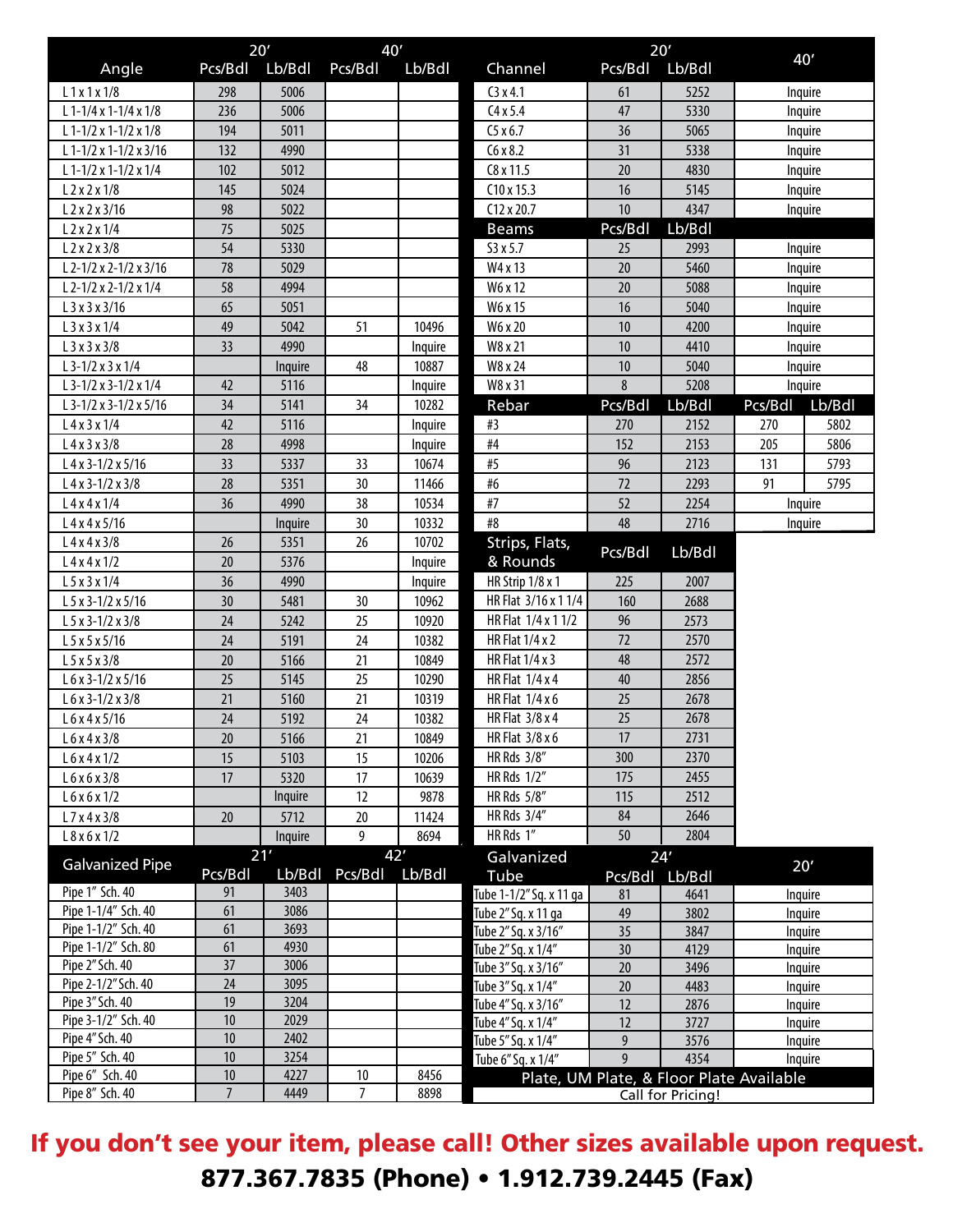#### Need Galvanized Steel?

You can...

Place a PO with South Atlantic Galvanizing Steel Sales Division and the galvanized steel will show up at your warehouse fast and turnkey

#### OR...

- Cut a PO to the mill to buy plain carbon steel.
- Expedite the receipt of that PO.
- Unload that truck into your warehouse.
- Pay the mill invoice.
- Cut a PO to the galvanizer.
- Reload that material onto your truck so your truck and driver can spend hours driving across town to drop it off at the local galvanizer.
- Wait a week and hope the local galvanizer doesn't lose any pieces of your steel.
- Re-send your truck and driver back across town a week later to pick up the newly galvanized material to return and unload it back at your warehouse a second time.
- Pay the galvanizer invoice.

# We make it EASY to buy GALVANIZED STEEL!

877.367.7835 (Phone) • 912.739.2445 (Fax) • steelsales@southatlanticllc.com